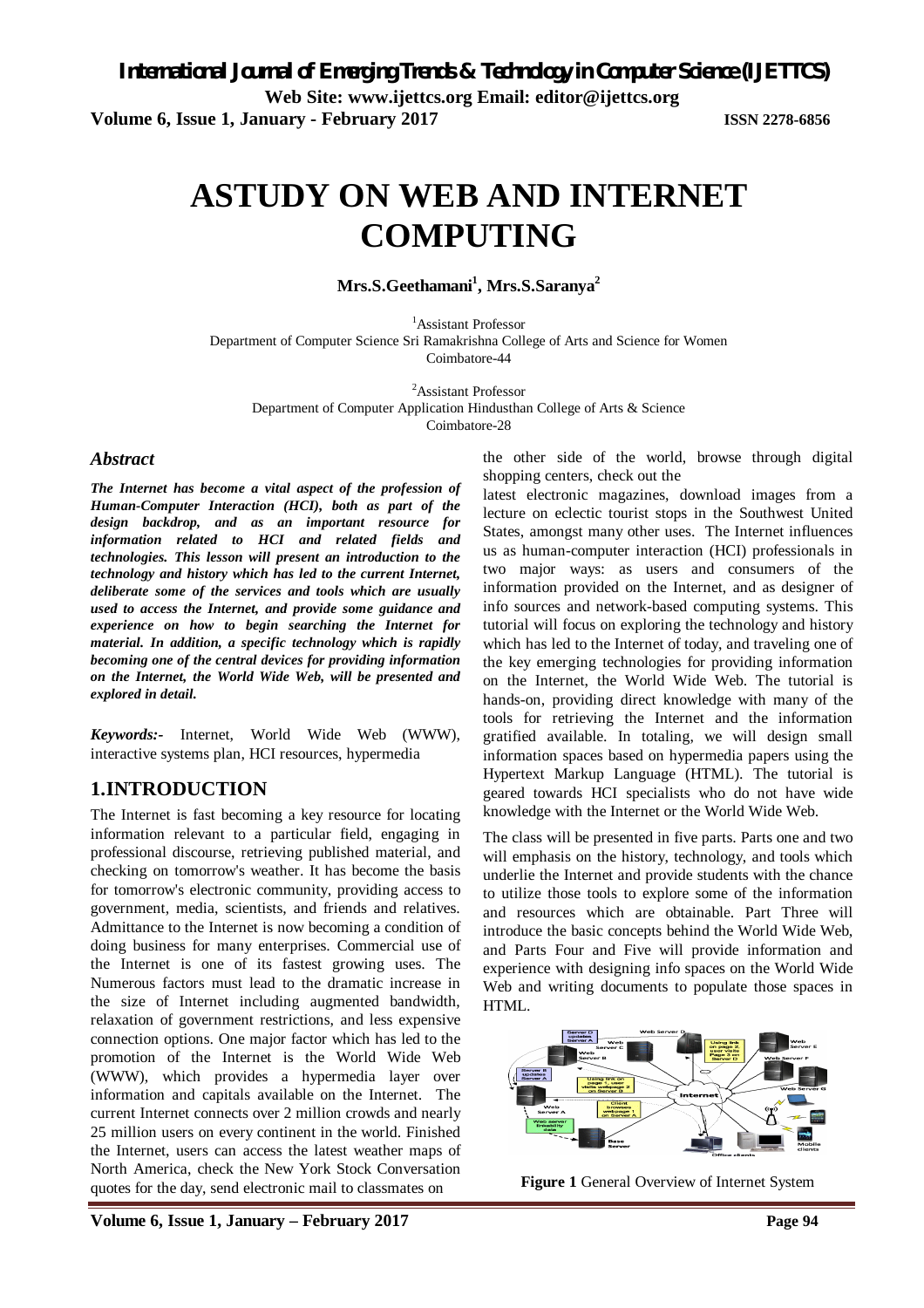# *International Journal of Emerging Trends & Technology in Computer Science (IJETTCS)* **Web Site: www.ijettcs.org Email: [editor@ijettcs.org](mailto:editor@ijettcs.org) Volume 6, Issue 1, January - February 2017 ISSN 2278-6856**

# **2. INTERNET**

This section of the class will present the history of the Internet, starting with its roots as a research project of the United States' Progressive Study Projects Agency (ARPA) and rolling through the interconnection of the ARPAnet and the MILnet to the foundation of the NSFnet and the present backbone building. We will then present the important underlying skills including the Internet Protocol (IP), and how IP addresses are formed, and what they mean; the domain name system (DNS), how domains are listed, and how to find out information about a specific domain; and packet routing and how information really travels through the Internet. This will be presented at a high level: detailed kind of networking or network styles will not be required. The size of the Internet will then be argued, as well as its current growth rate, and some chat of possible future orders for the Internet. The most usually used Internet services will then be discussed along with some of the security issues and alarms which arise as a result of the use of these tools.

# **3. SURFING THE INTERNET**

This section of the lesson will present the Internet tools which are most usually used to search for or browse information which has been "available" onto the Internet. These tools include: WAIS, Archie, Gopher, Veronica, and World Wide Web browsers such as NCSA Medley. Students will have enhanced to use these tools to access information on the Internet. Ideas will be provided to the students for how they might approach pointed for various materials on the Internet.

# **4.WORLD-WIDE WEB CONCEPTS AND BACKGROUND**

These sections of the class will current the ideas behind the World Wide Web. These ideas include: hypertext, multimedia, and the client/server model of network interaction. The history of the World Wide Web and account of the most common WWW browsers will be presented along with a description of how browsers and WWW servers interact.

# **4.1designing Information Spaces**

Planning material spaces are not too different from the project of any processor interface, but it is a design exercise. To support this design exercise, this section of the lesson will current a case study, some approaches to designing material content, and a 15 step model - the Hypermedia Systems Growth Model - for designing information spaces. Students will have the opportunity to explore the system presented as a case study over the Internet.

# **4.2How to Define Internet Computing**

What exactly is Internet computing? Many people think they know, but they are shocked to learn that they don't. Are you one of the select few who have a grasp of the subject?

Shops today face a good marketplace with unprecedented tasks and opportunities. Increasing labor costs. Hiding of market segmentation. Reduced buyer loyalty. You know the list. But, now there is a whole new set of challenges brought on by the Internet:

- Retailers are being "dot-commend" right out of their markets.
- Price visibility is allowing customers instant access to the lowest cost merchant.
- Manufacturers and new competitors are removing some retailers from the supply chain altogether.
- Online auctions have fundamentally changed the way merchandise is sold and purchased. This list continues to grow as people think of more and more ways to leverage the Internet.

# **5.E-BUSINESS OR OUT OF BUSINESS:**

It is a new world. For brick-and-mortar retailers in particular, the Internet is creating enormous disruption. But, it is also presenting unprecedented opportunities for those who understand the use, implications, and terminology of Internet technologies, and for those who move quickly and intelligently to become an e-business themselves. Increasingly, the choice facing retailers is simple: its e-business or out of business.

Unfortunately, it's not as simple as deciding to become an e-business. Terms like e-business, e-commerce, Webdeployed, Internet-enabled, customer relationship management, and the like all seem to have different meanings to each retailer and software vendor. For retailers, one fundamental term that must be clearly understood to succeed, is the true meaning of the words "Internet computing."

Why? Because the differences between true Internet computing, and the faux offerings that mimic the look of true Internet computing, are subtle to the untrained eye. However, they are dramatic in the capabilities and benefits they provide.

#### **5.1DefiningInternet Computing**:

Internet computing is the foundation on which e-business runs. It is the only architecture that can run all facets of business, from supplier collaboration and merchandise purchasing, to distribution and store operations, to customer sales and service. Internet computing is the only architecture that supports all information flows and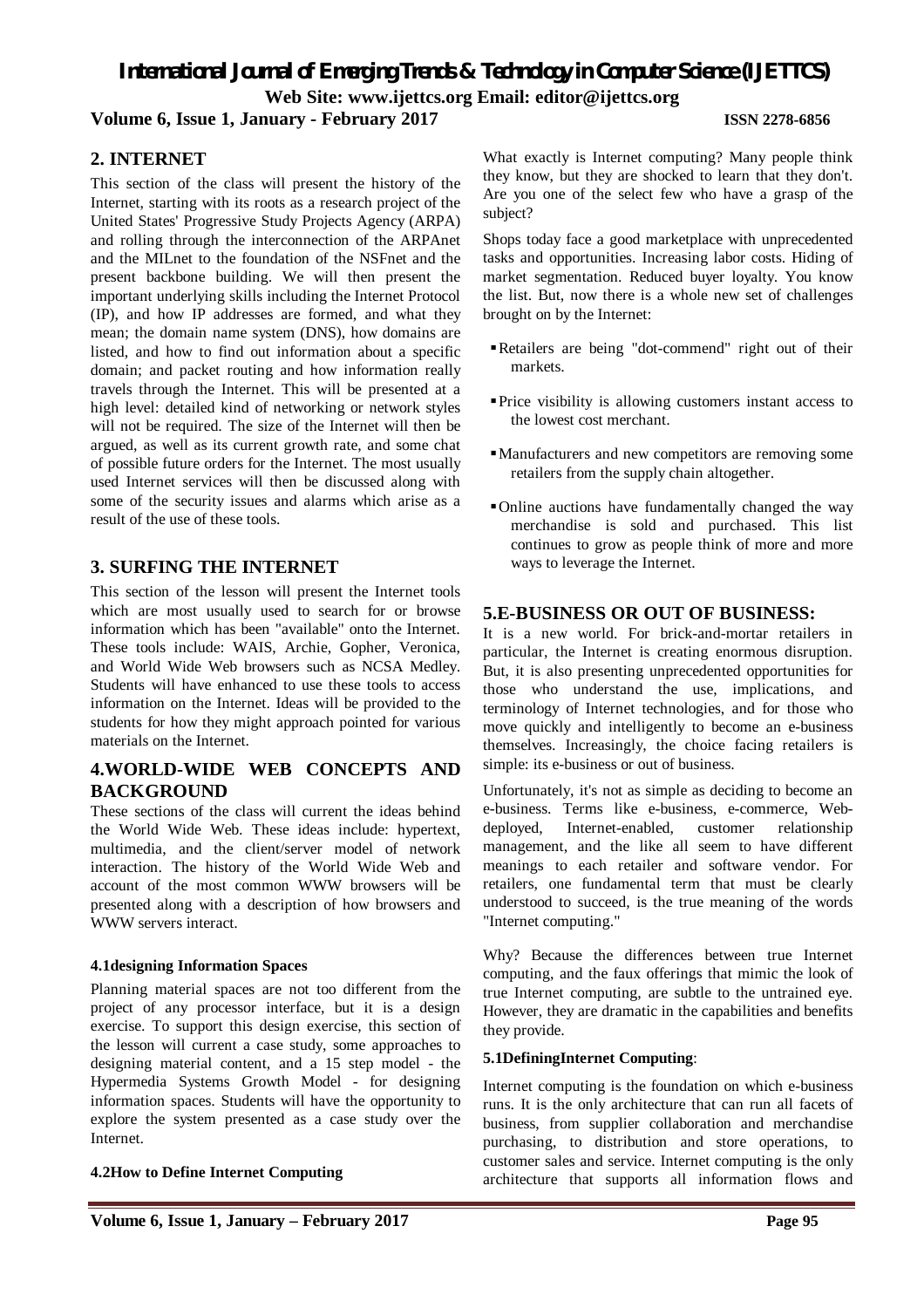# *International Journal of Emerging Trends & Technology in Computer Science (IJETTCS)* **Web Site: www.ijettcs.org Email: [editor@ijettcs.org](mailto:editor@ijettcs.org)**

# **Volume 6, Issue 1, January - February 2017 ISSN 2278-6856**

processes over the Internet — providing access to all applications. With Internet computing, all a userneeds is a standard Web browser and security clearance.

The Internet computing model represents a fundamental shift from the traditional client/server enterprise application model. The four-walled efficiency that was once the goal of monolithic enterprise resource planning implementations — known as business process redesign (BPR) — has been replaced. The new environment is one in which economic gains are a result of systems efficiencies and collaboration across the extended network of customers, retailers, manufacturers, and suppliers.

#### **5.2ShiftIn Focus**:

There are three tiers in true Internet computing. These three tiers provide the benefit of centralized data that supports a unified view of the retailer's financial, human resources, inventory, logistics, trading partner, and customer information. The business logic at the next layer accesses and transacts the data. The user interface is a simple, non-proprietary Web browser. No complexity resides on the users' device, which can be anything from a PC to a mobile phone, or even a uniquely purposed mobile unit.

(Note: A unique "tool set" that allows writing in multiple languages allows Web deployment functionality to occur within the application server.)

An Internet computing architecture provides:

- universal access to any person with a browser
- unified views of critical data across the enterprise
- $\blacksquare$  scalability to support retailers of any size
- flexibility and agility that allows retailers to quickly implement new business rules
- lower total cost of ownership resulting from simplified IT administration and the adoption of selfservice applications
- Streamlined communication processes and simplified distribution of critical business information across the enterprise.

#### **5.3What Internet Computing Is Not**:

The most common misnomer equated to Internet computing is "Web-deployed," meaning a self-service application that allows a particular transaction to occur through a browser. For example, checking the status of a UPS delivery is a Web-deployed application conducting a pre-defined task. For some casual users of applications, that's sufficient. But Internet computing is more than that. It is about deploying all business applications — for casual and power users — across the Internet, using the most streamlined architecture available.

To appreciate the benefits of Internet computing, it's useful to compare and contrast the alternative architectures — including two-tier, three-tier with proprietary user interface, and four-tier. Most IT professionals are familiar with the two-tier alternatives and understand the drawbacks of each. In fact, the desktop administration headaches featured by the fat client version of two-tier architecture are what precipitated the move to the Internet computing model. The fat server version, while causing a less painful desktop administration headache, still requires vendor-specific software to be installed for the client.

### **5.4Avoiding Upgrade Problems**:

Internet computing, which grew out of two-tier architecture, supports scalability at a much lower cost. There is, however, an alternate three-tier building to Internet computing. But, it does not provide the benefits of Internet computing. The key area that distinguishes the two models is the client layer. The alternative includes a proprietary presentation layer. Oftentimes, this user interface is on a different upgrade path or is unique to specific application versions. So, when the process to upgrade applications occurs, another upgrade must occur throughout all the desktops. While this alternate model offers a much thinner client when compared to the twotier fat client, it fails to provide the low-cost administration benefits of Internet computing.

#### **5.5Avoid Additional Complexity**:

Finally, there is the four-tiered environment, which can give the magic of Internet computing, because users can access information through a browser interface. But, it still distributes complexity through the IT system. In this option, users have access to a limited number of predefined pieces of information over the Web. However, the IT staff accomplishes this by making an additional layer of difficulty through servers that convert proprietary applications (not based on Internet standards). This allows users access through a browser. This fails to lower the overall cost of the IT environment and lacks the flexibility of open Internet standards. Moreover, it adds additional burdens to network performance.

# **6.CONCLUSION**

People today should embrace Internet computing. With the Age of the Internet well under way, the need for retailers to convert into e-businesses is increasingly apparent. Acceptance true Internet adding is the way to contest in the new millennium — to expand into new markets, improve extended enterprise efficiencies, and attract and retain customers. It's either that or getting "dot-commend."

# **Reference**

[1] Hassan Artail\* , Ammar El Halabi, Ali Hachem and Louay Al-Akhrass"A framework for identifying the